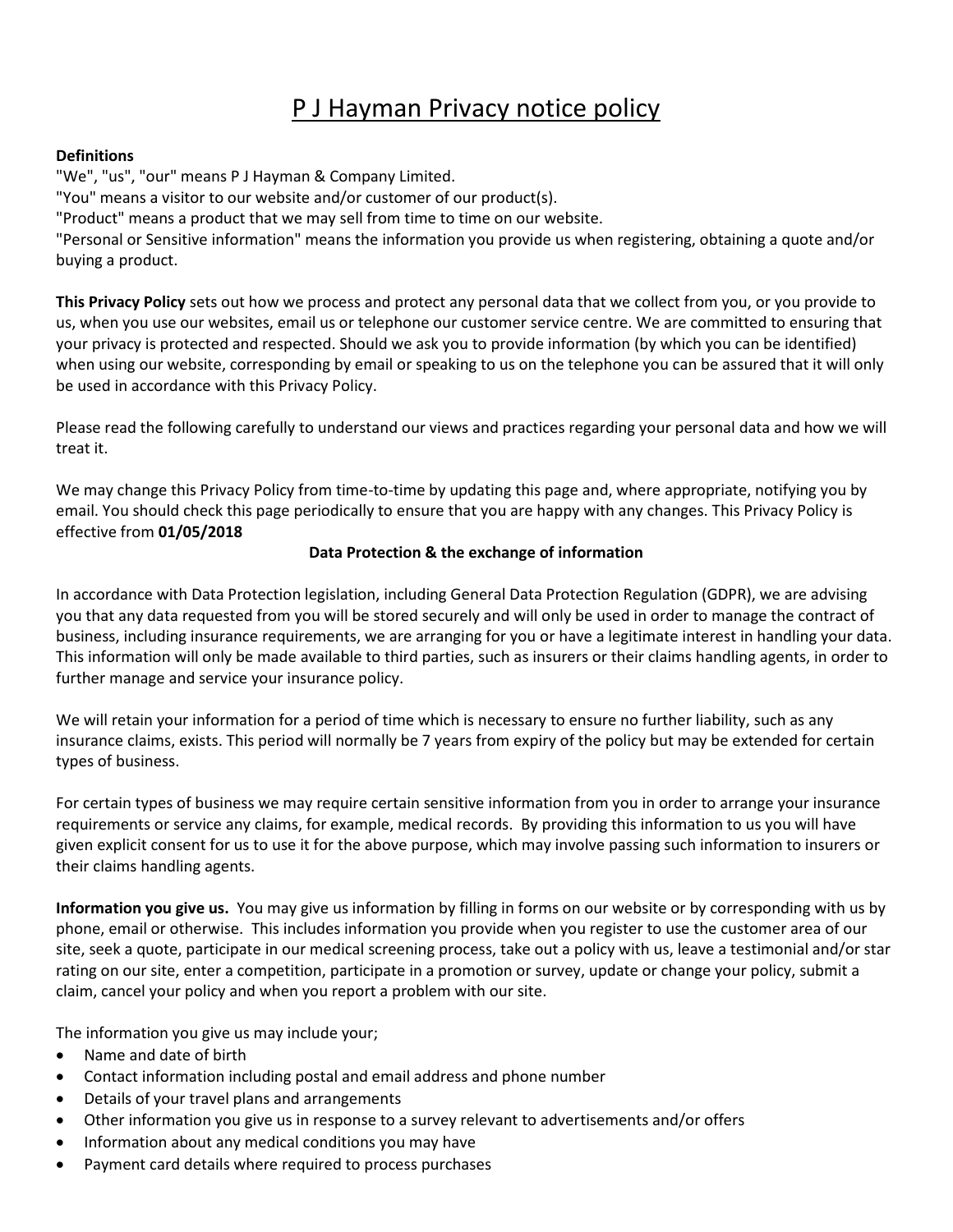If you provide data to us about other people you must provide this notice to them before you pass their data to us. You must obtain their consent if this includes sensitive data such as their health.

You have the right to:

- See a copy of the personal information we hold about you, free of charge
- Ask us to delete any of your personal data where there is no legitimate reason for continuing to hold it.
- To have any inaccurate or misleading data corrected or deleted
- Restrict the processing of your data

We have to provide you with the information without delay and at the latest within one month of receiving your request. However, if your request is unfounded or excessive, we are entitled to charge a fee or refuse to act on the request.

We exchange personal information with other approved organisations for underwriting and fraud prevention purposes and we may provide such information to others where required or permitted by law.

We will use and analyse your personal information for the following purposes:

- managing and administering products and services that are supplied. In the case of insurance products this will include underwriting reinsurance and claims handling purposes and this may include disclosing it to other insurers, reinsurers, regulatory authorities or to our agents who provide services on our behalf;
- considering any applications for products you may make and to help in making credit-related decisions about you where appropriate;
- servicing other relationships you may have with us;
- financial risk assessment, money laundering checks, compliance and regulatory reporting and fraud prevention; assisting in making decisions on insurance proposals, other products and any claim made by you, members of your household, and others connected with your insurance proposals and claims;
- helping us to understand and develop new and innovative products and services.

Your personal information will only be disclosed to third parties outside of us if:

- it is necessary for the performance of your agreement with us; or
- you have given your consent; or
- such disclosure is required or permitted by law; or
- we are entitled to transfer rights and/or obligations as provided under the terms of any policy you may purchase; or
- any such third party provides benefits or services to you under or in connection with our agreement with you; or
- it is a credit reference agency or fraud prevention agency; and any such third party has agreed to keep your personal information strictly confidential and use it for the purpose for which we provide it to them.

Because of the nature of our products and the destination of your travel, it may be necessary for us to transfer your personal details to third parties in countries outside the European Economic Area (EEA). Such countries may not have laws to protect your information. By purchasing a policy that includes the possibility of travel outside the EEA, you consent to us so transferring your information.

In future the way in which your personal information is viewed, recorded and used may change. In most cases these changes will result from enhancements in technology. Where we believe the changes may be to your disadvantage, we will give you at least 30 day notice of them by posting notice of such an amendment on this website. If you continue to use a product or service for a further 30 days after notification, we will consider that you have consented to that change (unless you write to us to inform us otherwise).

If you would like a copy of the information held on you, have any queries or if you believe that any information we are holding on you is incorrect or incomplete, please write to or email us as soon as possible, we will promptly correct any information found to be incorrect.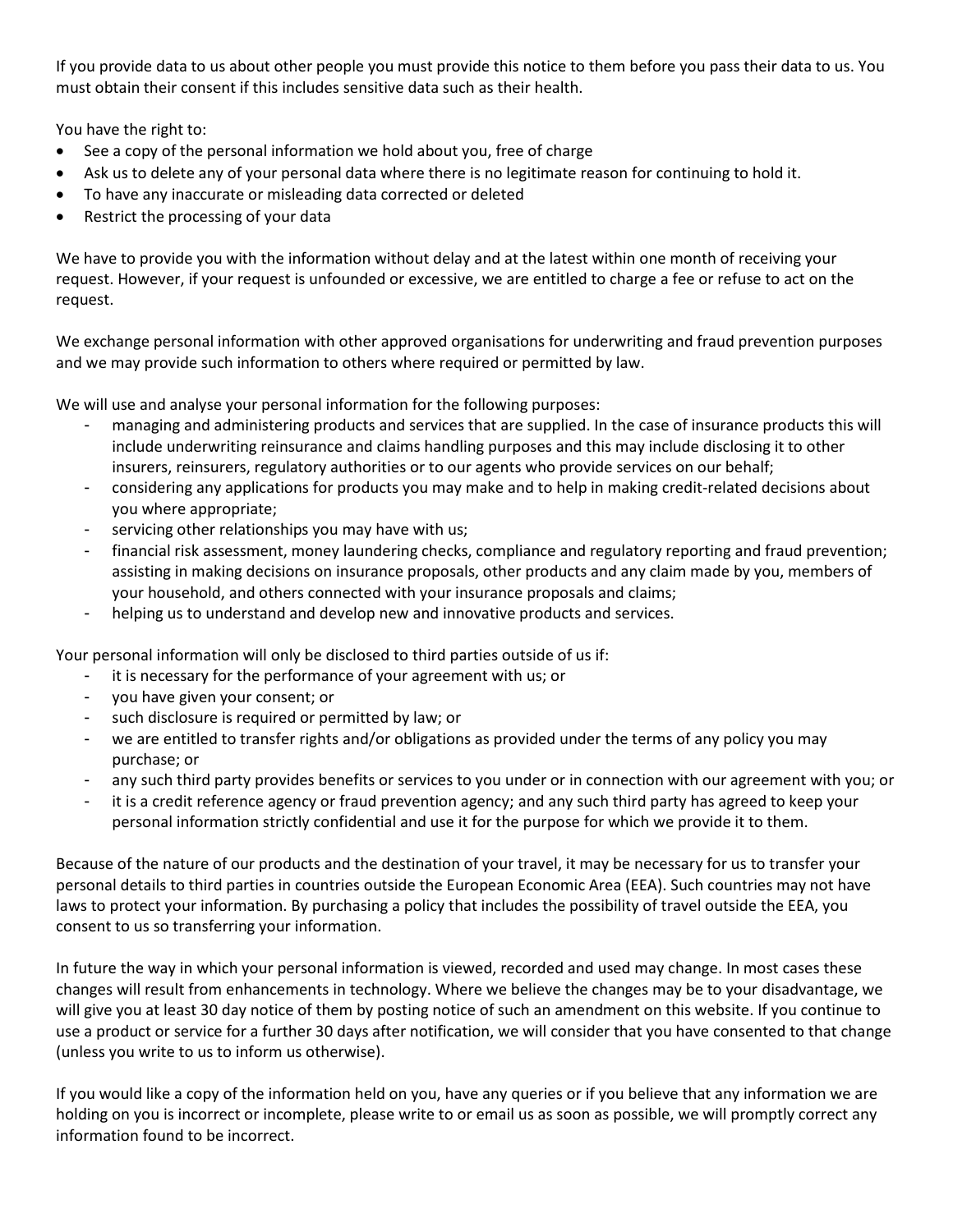Mrs Nicky Blakey P J Hayman & Company Limited, Stansted House, Rowlands Castle, Hampshire PO9 6DX

Email: [Customerservices@pjhayman.com](mailto:Customerservices@pjhayman.com)

If you are unhappy with the manner in which we store or handle your data you may contact the Information Commissioners Office at any time.

### **Call recording**

We record telephone calls for monitoring and training purposes and to assist us in preventing and detecting fraud. When you call the P J Hayman Customer services lines we collect Calling Line Identification (CLI) information. We use this information to help improve its efficiency and effectiveness.

# **Representation by other people**

At the request of many of our insurance policyholders and to make the managing your policy more convenient, it is our policy to deal with a policyholder's spouse or partner (if named on the policy where applicable) who calls on your behalf. Only in some exceptional circumstances will we deal with someone other than the policyholder or spouse. If you would like someone else to be able to deal with your policy for you on a regular basis we must have your consent to do so. Please note we can only accept credit or debit card payments from the cardholder and we will not reveal any credit or debit card numbers that we hold to anyone other than the cardholder.

# **Fraud prevention**

In order to prevent fraud we may at any time:

- share personal information about you between us and with other insurers or financial institutions;
- check your details with fraud prevention agencies.

If you give us false or inaccurate information and we suspect fraud, we will record this and pass this information to fraud prevention agencies.

We and other organisations may also search and use fraud prevention and credit reference agency records to:

- help make decisions in connection to insurance proposals, insurance claims and other products for you and members of your household;
- trace debtors, recover debt, prevent fraud and to manage your insurance policies.

# **Personal information for the purpose of marketing**

Where you have given consent and opted in, personal information held maybe used by us to carry out research and to inform you by letter, telephone, SMS or email of other products we believe may interest you. We may also contact you by e-mail, post, telephone or other electronic media with news items or latest offers that may interest you. We shall only do so if you have provided your consent to such contact. If you are contacted by such means in future we shall on each occasion ensure you will always be given the option to unsubscribe to any further such communication. If you no longer wish to receive such information, please write to our Marketing department at:

P J Hayman & Company Limited, Stansted House, Rowlands Castle, Hampshire PO9 6DX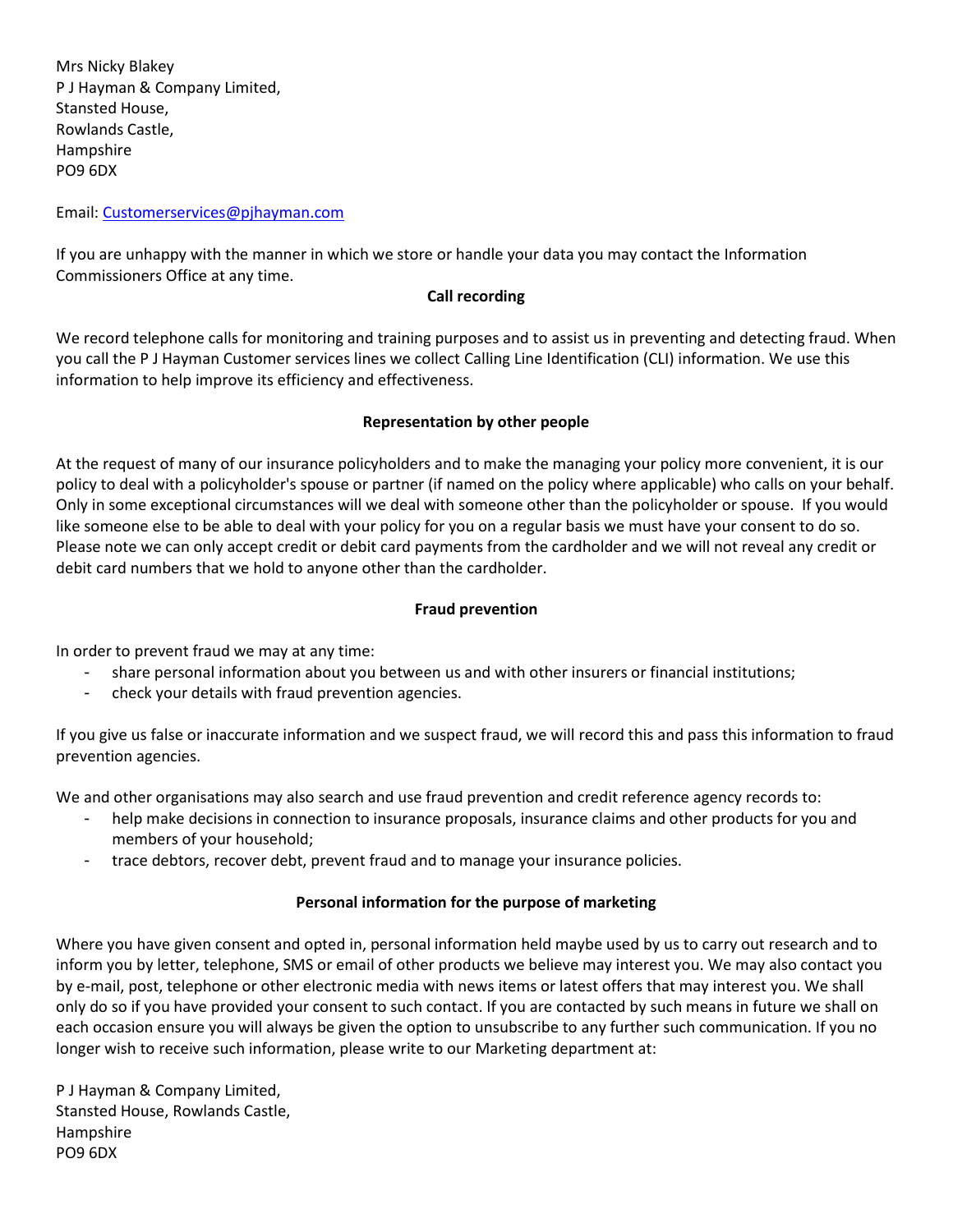#### **Social Media Advertising**

From time to time we run an advertisement through Facebook, Twitter or LinkedIn. The advert aims to promote a number of products we have. We target users using the 'Core Audience' options. We have selected certain demographics to determine the audience we want to target. This data is native to the platform used – no third party or imported data has been used.

**People who contact us via social media:** If you send us a private or direct message via social media the message will be stored by us for 3 months. It will not be shared with any other organisation.

#### **Our Website**

Our website, in its entirety, is provided by P J Hayman & Company Limited and is the property of P J Hayman & Company Limited and Socrates Systems Limited. It is protected by the copyright laws of the United Kingdom. All company names, logos and trademarks included in this website are the property of, but not limited to, P J Hayman & Company Limited and Socrates Systems Limited.

Our website must not be used for any reason other than the purposes of purchasing, obtaining a quotation for or obtaining information about the insurance products and services offered.

Our website and the insurance products and services offered within are intended for use and purchase by residents of the United Kingdom and the Channel Islands or companies and organisations registered in the United Kingdom or the Channel Islands.

All insurance products and services offered on our websites are subject to individual terms and conditions that are readily available for inspection before a purchase is made. You should refer to the terms and conditions relating to a product or service before undertaking a purchase. We retain the right to modify these terms and conditions when necessary so you should review them each time you use our websites.

If we are unable to provide you with a quotation due to a new or existing medical condition(s), or age considerations, you will be given the option of an alternative product and quotation which may be able to offer you cover. You will then need to make your own choice on how to proceed.

We offer a range of travel insurance products and travel insurance related services for sale on our websites. You are entirely responsible for deciding whether or not to purchase any of these products or services. Whilst our websites will often offer advice on travel insurance matters it does not seek to advise you on which particular products and services to purchase. If you are in doubt as to whether a travel insurance product or service offered for purchase on our website is suitable for your needs or specific requirements please contact us prior to making a purchase. Contact details can be found on the contact us page.

We reserve the right to modify the content or format of our websites at any time. We also reserve the right to change the information on this page if necessary. Please read the contents of this page each time you view our website. We do not guarantee the availability of this site nor does it guarantee that the code which constitutes this website or the material contained within it will operate either fully or in part on any specific computer equipment or in any specific software. There are no elements within this website that alter any of the configuration or other settings on any machinery used to view the site. We accept no liability whatsoever for any damage, either temporary or permanent, occurring to either electronic equipment or software that might occur whilst using this site as any such damage will be deemed to be coincidental. We advise against any individual attempting to service, repair or reconfigure electronic equipment or computer software unless they are fully qualified to do so.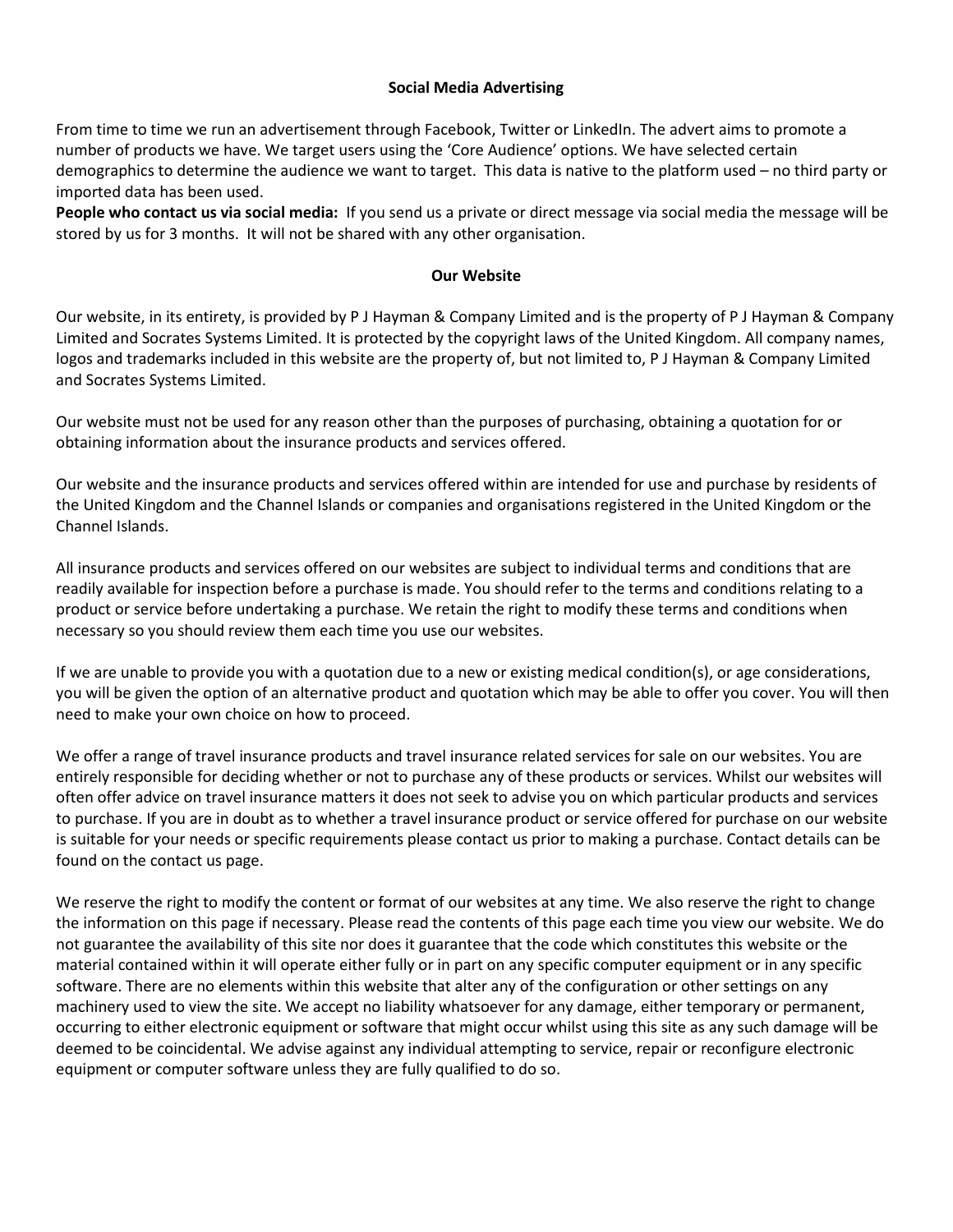# **Intellectual Property Rights**

The content of our websites may not be retrieved, displayed, modified, copied, printed, sold, downloaded, hired, reverse engineered or transmitted in any way without the prior written consent of P J Hayman & Company Limited.

You may retrieve, display, copy, print or download the content on this site for legitimate personal use only and not for commercial exploitation.

You may not link to our website or include this website in part or in whole within another external web site without first obtaining written permission from us. We reserve the right to remove links to this site without notice at our discretion.

# **Data transfer**

There are no devices or items contained within the code of this site that extract information from your computer, other than information required to make a connection and transfer website content between your computer and the host server. We will from time to time analyse the number and nature of connections made between external sources and the host server specifically for traffic analysis reporting. None of this information will contain any personal or private information relating to you other than the IP address used to make the connection with our host server and the type of browser used to view the website.

When requesting quotes, purchasing insurance products and services, engaging in online contact or registering on our database all items of information requested will be clearly and unambiguously labelled and will be submitted securely to our host server. Where we are legally obliged to provide information to official bodies such as the Police, the Courts or other insurance companies investigating potentially fraudulent claims your details will be passed on, without notice to you

# **Use of cookies by P J Hayman**

When you visit our website we use cookies and other similar technologies to collect information so that we can improve your experience when you use our services. Pleas[e click here](http://www.pjhayman.com/documents/Cookiepolicy.pdf) for a link to our **Cookie Policy** which has more information about why and how we use them.

#### **WordPress**

We use a third party service, WordPress, to produce and manage our brochure sites. This is a website, blog and content management system provided by Automattic Inc. Automattic Inc. collects no data or information on visitors to any P J Hayman website.

We may use third party plugins to add functionality to our Word Press websites. These are securely managed and again collect no data or information on visitors to any P J Hayman website.

#### **Trustpilot**

On certain products, when a purchase has been made we will send an invite to the customer requesting a rating and review via Trustpilot. To do so we need to share with them the following personal data about you:

- Name
- Email address
- Policy number

This information is mandatory, which means that it will not be possible to write a verified review on the website without it.